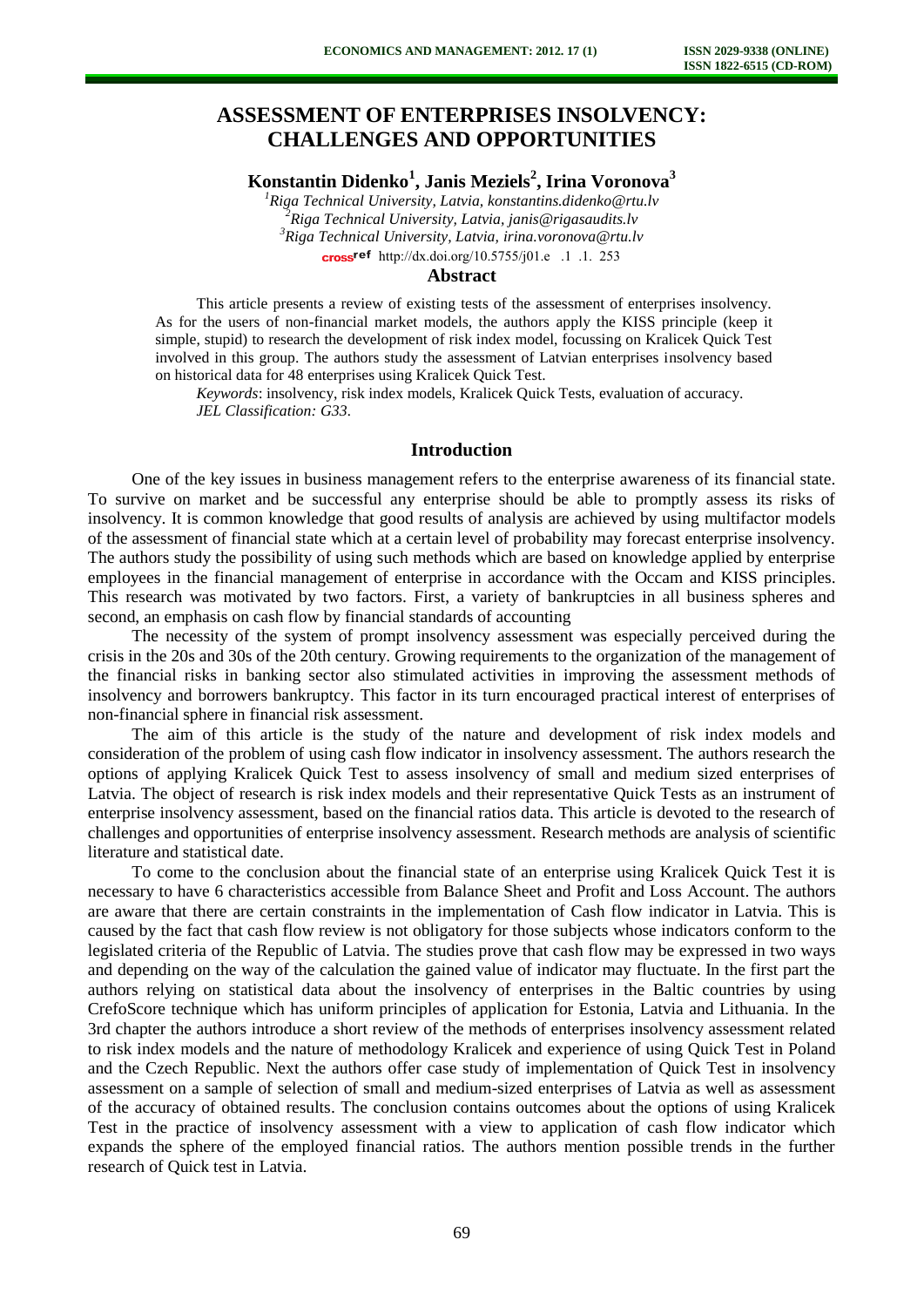## **Influence of economic crisis on enterprise solvency**

The recent data about the numbers of insolvent enterprises in Europe introduced by Creditreform International (Verband der Vereine Creditreform VVC) confirm that bankruptcy wave in most European countries was very high. Creditreform International studies from 2008 to 2010 reflect economical recovery in the Baltic States after the crisis (2008-2010) which seriously affected many branches (Table 1).

| Country      | 2007 | 2008 | 2009 | 2010 |
|--------------|------|------|------|------|
| Latvia       | 1272 | 1296 | 2322 | 2428 |
| Estonia      | 333  | 423  | 693  | 504  |
| Lithuania    | 647  | 731  | 1168 | 1496 |
| <b>TOTAL</b> | 2252 | 2450 | 4153 | 4428 |

**Table 1**. Enterprises insolvency in the Baltic States

According to the data shown in Table 1 it is possible to conclude that the number of insolvent enterprises in the Baltic countries continues to grow. The largest growth of the number of insolvent enterprises in the Baltic States was registered in Latvia, while in Estonia and Lithuania it was notably less. The reasons for this phenomenon are different in each state. If we do not take into account crisis consequences the main reasons are globalization effects and the introduction of tougher requirements to normative acts in the enterprises activities. The studies testify that out of 8 new EU member states it is the Baltic States that were most hit by financial crisis and its consequences.

Assessing the data from Table 2, it is possible to come to the conclusion that economic and political situation in Latvia cannot be defined as stable. Regardless of Ducroire | Delcredere credit rating B meaning stability Coface and Euler Hermes Country Risk rating indicates political and economic uncertainty in the country and possible difficulties in meeting financial obligations.

| <b>Country</b> | <b>Credit rating</b>       |                           |                                    |  |  |  |  |  |
|----------------|----------------------------|---------------------------|------------------------------------|--|--|--|--|--|
|                | <b>Coface</b> <sup>1</sup> | Euler Hermes <sup>2</sup> | Ducroire   Delcredere <sup>3</sup> |  |  |  |  |  |
| Latvia         |                            | C/M3                      |                                    |  |  |  |  |  |
| Estonia        |                            | AA/L3                     |                                    |  |  |  |  |  |
| Lithuania      |                            | C/M3                      |                                    |  |  |  |  |  |

|  |  |  | Table 2. Rating country |
|--|--|--|-------------------------|
|--|--|--|-------------------------|

<sup>1</sup>as per Coface corporate date. <sup>2</sup> Country Grade/ Financial Flow and Cyclical risk indicators: as per 2011 (September – November). <sup>3</sup> Commercial risk**:** as per Latvia - 02/24/2011, Estonia - 09/07/2010 and Lithuania 11/30/2010

#### **Review of applied method of the assessment of enterprise insolvency in the Baltic States**

The history of establishment of models referring to prediction based on the usage of financial ratios embodies more than 75 years. Information users about insolvency of enterprises are financial, state bodies and partners. For example, Creditreform Latvia studies state that a deal 71% of before entrepreneurs check the risk of non-commitment of obligations. Most (63.9%) entrepreneurs trust those clients they have had successful cooperation with and no problems with account settlement. Some entrepreneurs assess their partners according to financial data analysis (31.6%) and use automatic assessment systems, such as product CreditScore (24.8%) offered by Creditreform Latvia. According to the data from the Latvian Commercial Register, majority of enterprises belong to the 7th CreditScore risk class (insolvency above average). In 2010 the number of enterprises of 4th risk class has grown by 1.1% and at beginning 2011 was 25.5% out of all enterprises registered in the Commercial Register.

Creditreform specialists in cooperation with German Company Creditrefom Risk Management have developed a special mathematical model CrefoScore which is available online on the portal of credit risk assessment system www.crediweb.lv. Its main constituent part is Score – specially computed index with an appropriate number of points from 100 to 600 and these indicate probability of an enterprise to meet the undertaken financial commitments in the following 12 months. CrefoScore consists of 10 risk classes, where classes 1 to 8 show the enterprise status. In its turn, if an enterprise is referred to the 9th class it means that it has experienced substantial payment delays during the last year. As for the 10th class it means that an enterprise is insolvent or is in the state of restructuring or liquidation. To reach this index it is required not only to assess the recent financial information about the enterprise but also its credit history, a great number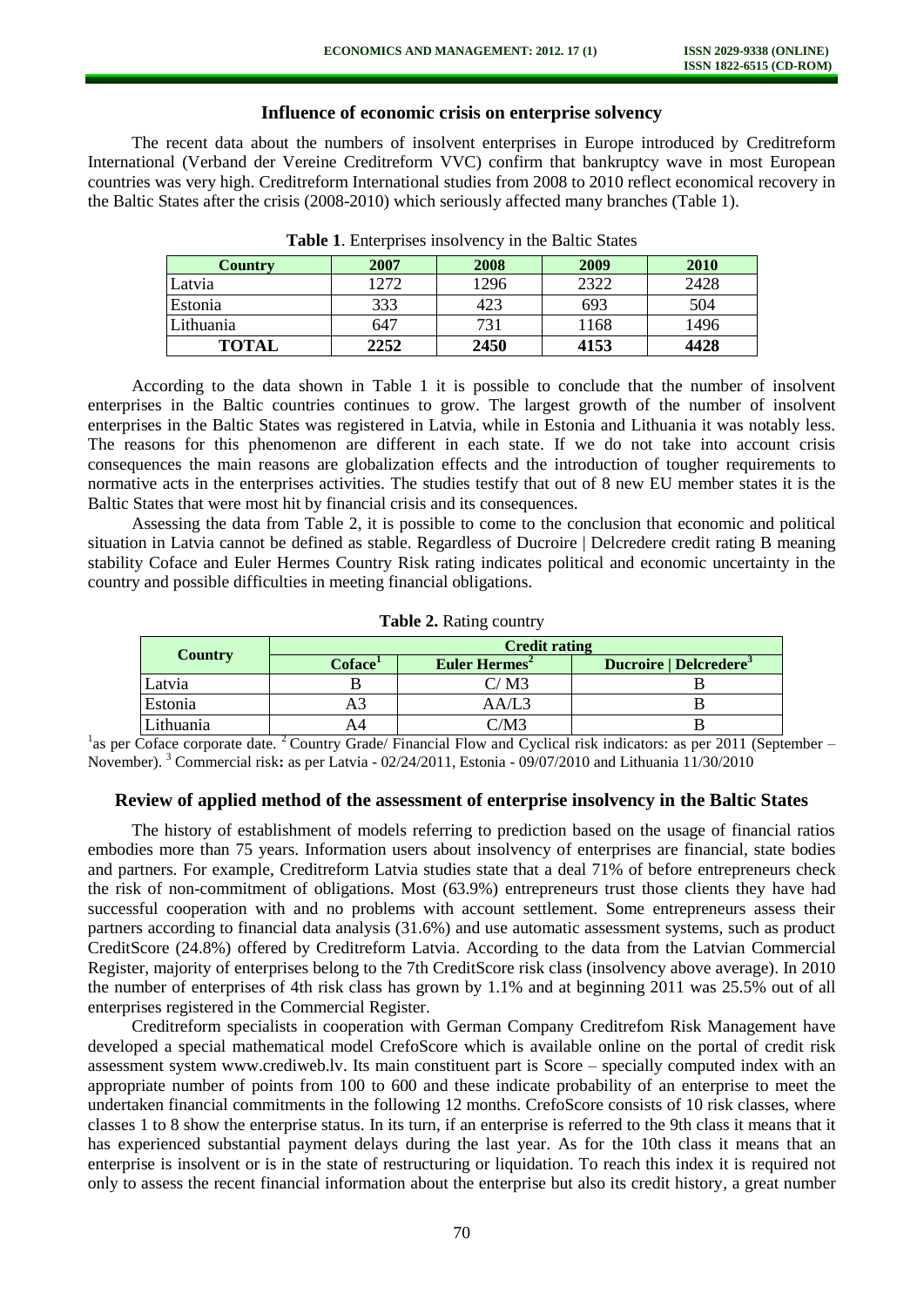of structural data (number of employees, age of the company, legal form etc.) risk indicators in the field of commercial activities as well as information about insolvency restructuring, liquidation, legal protection and bankruptcy process.

Assessment of Estonian insolvency system differs a bit from CrefoCore risk system. Collector's company Krediidiinfo regularly sums up enterprise financial statements and depending on the obtained results every enterprise is granted a rating. To facilitate the perception 7 ratings are made: excellent (AAA), very good (AA), good (A), satisfactory (BBB), poor (BB), bad (B) and unsatisfactory (C). As well as Latvian CrefoScore, Krediidiinfo enterprise assessment system is available online. Data used to calculate ratings are as follows: financial statements, structural data (numbers of employees, field of activity, age of the enterprise, company management, reputation etc.) as well as an enterprise image in media.

Lithuanian credit risk and insolvency assessment system is similar to the Latvian system. UAB Creditreform Lithuania regularly sums up enterprise financial statements in order to determine enterprise credit risk ratings. An index with relevant number of points from 100 to 600 is calculated. It shows probability of an enterprise to meet the undertaken financial commitments in the following 12 months. Lithuanian enterprises are divided into three groups: large enterprises, middle-sized and small. UAB Creditreform Lithuania has calculated rating of more than 47000 enterprises which are referred to one of the rating groups. With increasing number of insolvent enterprises, more and more attention is being paid to the selection of financial analysis methods, assessment of enterprise financial state and insolvency management so that enterprise management creditors and potential investors could make operational decisions in due time and prevent loss of funds. Investigating methods of insolvency analysis, special attention should be paid to limited companies for this type of business is in higher risk group.

## **Review of the methods of insolvency assessment**

Studies of scientific and economic literature prove that many scholars have been doing research about insolvency forecasting using financial ratios in different combinations and developing linear function – forecasting index to determine the probability of bankruptcy. At present many various models of insolvency analysis have been developed studies. Bibliometric studies carried out by researchers (Genriha &Voronova, 2011) made it possible for the authors to come to the conclusion that methods of insolvency assessment may be divided into 2 groups: classic parametric methods and non-parametric methods. 35 years of studies on business failure allowed the authors (Balcaen *&*Ooghe, 2004) to conclude: *However, finding a complete answer to the question whether the more sophisticated, alternative modelling methods produce better performing failure prediction models than the classical cross-sectional statistical methods, requires further research systematically comparing all possible methods.* In their study, researchers (Balcaen *&*Ooghe, 2006) discriminate four general types of classic statistical methods applied in corporate failure prediction, (a) univariate analysis (в) multivariate discriminant analysis, (с) conditional probability and (d) risk index models in corporate failure prediction. As for the users of non-financial market models the authors apply the KISS principle (keep it simple, stupid) to research the development of risk index models as such type models have a simple mechanism of calculating and interpreting results.

One of the first risk index models were introduced by Tamari (1966) and they were later extended by Moses and Liao (1987). This group incorporates the models of indicating crisis situation developed by Doncova &Nikiforova (2009) along with modifications introduced by Savickaya (2009). In Poland this group of methods also includes a modified method of credit risk assessment (Lichota, 2009) where are used 10 indicators which are measured in a 6 point scale. The lower scores, the better the situation of the enterprise.

(Kralicek, 1993) was developed in 1990 and it offers fast and precise insolvency assessment. Assessment is based on the calculation of four factors (two indicators of financial stability and two indicators of efficiency). Depending on the value of indicator calculated it is granted a certain number of points. The gained points give insolvency assessment from 4 (good) to 0 (insolvency) (Table 3). The obtained assessment testifies the weak sides of the enterprise and enables to conclude which of indicator groups negatively affect the total solvency level. The fewer points the better the financial situation and more stable the situation of the analysed enterprise in the future.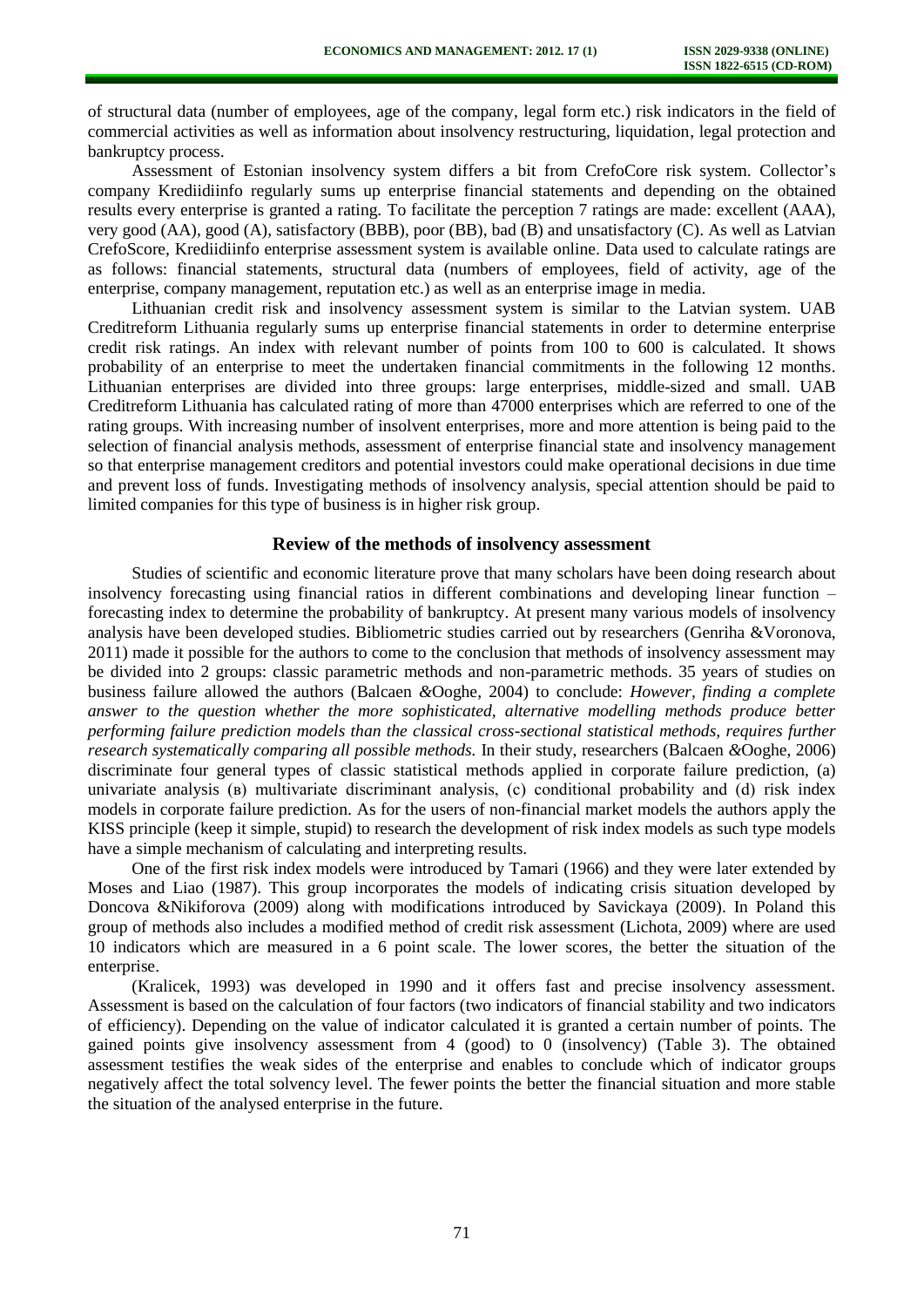|                        |                                               |                                                                                                              |                                                                                                              | <b>Points</b> $(P_{X_i})$ |             |              |              |              |  |  |
|------------------------|-----------------------------------------------|--------------------------------------------------------------------------------------------------------------|--------------------------------------------------------------------------------------------------------------|---------------------------|-------------|--------------|--------------|--------------|--|--|
|                        |                                               | <b>Indicators</b>                                                                                            | <b>Calculation</b>                                                                                           |                           |             |              |              |              |  |  |
|                        |                                               |                                                                                                              |                                                                                                              | 4                         | 3           | $\mathbf{2}$ | $\mathbf{1}$ | $\mathbf{0}$ |  |  |
|                        |                                               | Equity in                                                                                                    | Equity                                                                                                       | 0.3                       | $0.2 - 0.3$ | $0.1 - 0.2$  | $0.0 - 0.1$  | < 0.0        |  |  |
| $X_1$                  |                                               | balance sheet                                                                                                | Assets                                                                                                       |                           |             |              |              |              |  |  |
| stability              |                                               | Period of debt                                                                                               | $Liabilities - Cash$                                                                                         |                           |             |              |              |              |  |  |
| Financial              | $X_2$                                         | payment,                                                                                                     | CF                                                                                                           | 3<                        | $3 - 5$     | $5-12$       | $12 - 30$    | 30>          |  |  |
| years                  |                                               |                                                                                                              |                                                                                                              |                           |             |              |              |              |  |  |
|                        |                                               |                                                                                                              | Assessment of financial stability indicators (arithmetic mean A)                                             |                           |             |              |              |              |  |  |
|                        |                                               | Profitability                                                                                                | <b>EBIT</b>                                                                                                  | 0.15                      | $0.12 -$    | $0.08 -$     | $0.00 -$     |              |  |  |
|                        | $X_3$                                         | of assets                                                                                                    | Assets                                                                                                       |                           | 0.15        | 0.12         | 0.08         | < 0.00       |  |  |
|                        | Efficiency<br>Cash Flow/<br>$X_4$<br>Revenues |                                                                                                              | CF                                                                                                           | 0.1                       | $0.08 -$    | $0.05 -$     | $0.00 -$     |              |  |  |
|                        |                                               |                                                                                                              | Revenues                                                                                                     |                           | 0.1         | 0.08         | 0.05         | < 0.00       |  |  |
|                        |                                               |                                                                                                              | Assessment of efficiency indicators (arithmetic mean B)                                                      |                           |             |              |              |              |  |  |
|                        |                                               | Interpretation of a mean $KQT_M$ : $KQT_M > 3$ stable enterprise (S), if $1 \leq KQT_M \leq 3$ - uncertainty |                                                                                                              |                           |             |              |              |              |  |  |
|                        | $KQT_M = \frac{A+B}{2}$                       | (UC), if $KQT_{\nu} \leq 1$ – insolvency (I). Interpretation of a non mean $KQT : KQT > 11$ – very           |                                                                                                              |                           |             |              |              |              |  |  |
| $KQT = \sum^4 P_{X_i}$ |                                               |                                                                                                              | good situation (VGS); $11 \leq KQT_{\mu} \leq 8$ – good situation (GS); $8 \leq KQT \leq 4$ – dire financial |                           |             |              |              |              |  |  |
|                        |                                               | situation (DFS); $KQT \leq 4$ -very dire financial situation (VDFS); $KQT \geq 19$ -extremely dire.          |                                                                                                              |                           |             |              |              |              |  |  |

**Table 3.** Kralicek Quick Test methodology<sup>1</sup>

<sup>1</sup>Indicators and assessment of Quick test scale compiled by the authors on the basis works (Kralicek, 1993; Kislingerova&Hnilica, 2005; Strouhal, 2007; Grünwald &Holečkova, 2009; Mannke, 2011)

At the beginning Kralicek Quick Test was widely used in German speaking countries (Germany, Austria and Switzerland). Czech scholars (Novotná&Svoboda, 2010) proved that Kralicek Quick Test can be successfully applied also in East European countries. Czech scholars have developed Kralicek Quick Test indicators average values for four branches – manufacturing industry, processing industry, wholesale and retail trade. Quick test group incorporates Mrkvick Quick Test (Mrkvička, 1997) and Kislingerova Test (Kislingerova et al., 2005). Mrkvick Quick Test has distinctions in the method of assessing the values of indicators (the better the indicator – the more points the enterprise receives). The second test has distinction in determining cash flow with a view to the peculiarities of the Czech Republic.

In order to assess insolvency risk, cash flow is used rather rarely (Bellovary et al., 2007). There are different opinions about the possibility of using cash flow information in general to forecast enterprise bankruptcy. Some researchers (e.g. Zavgren, 1989; Watson, 1996) have come to the conclusion that cash flow is information sufficient enough to assess bankruptcy, others (e.g. Beaver, 1966; Aziz&Lawson, 1989; Foster&Ward, 1997; Sharma, 2001) argue that by using cash flow information to analyse bankruptcy it is possible to reach appropriate results. In their research Rujoub et al. (1995) single out 8 cash flow ratios to predict enterprises failures. The indicators necessary for Kralicek Quick Test are available in enterprises' financial statements (balance sheet, profit and loss account). IAS 7 lays down a formal structure for the cash flow statement (Alver, 2004). Czech scholars in their research about the options of using Kralicek Quick Test offer different ways of calculating Cash Flow (CF) (Kislingerová&Hnilica, 2005):

$$
CF = EBITDA + depreciation + changes in reserve funds \t(1)
$$

The volume of depreciation is not indicated either in balance sheet or profit and loss account; that is why it is possible to calculate this indicator, if detailed information of an enterprise is available. In case when the cash flow statement is available, the value of cash flow (from formula (1)) is similar to the indicator "gross cash flow". However, application of Cash Flow indicator may be limited. This is connected with the fact that it is allowed not to prepare cash flow statement and equity change statement for those subjects of Latvian law whose indicators in their annual statements do not exceed two out of those defined in article 54 Part 2: net turnover of LVL 500000, balance sheet total of LVL 250 000 and average number of employees in the accounting year of  $-25$  [\(Annual Accounts Law with amendments of 12.03.2009\).](http://www.vvc.gov.lv/export/sites/default/docs/LRTA/Likumi/Annual_Accounts_Law.doc) With these regulations coming into force (Law on Annual Statement and Consolidated Annual Statement" subjects do not need to enforce Latvian Accounting Standards 1 (LAS) "Basic Provisions for preparation of Financial Reports" and LAS 2 "Cash Flow Statement" (Cabinet of Ministers of the Republic of Latvia Regulations No.481 of 21 June 2011). It means that subjects do not have to prepare statements about equity changes and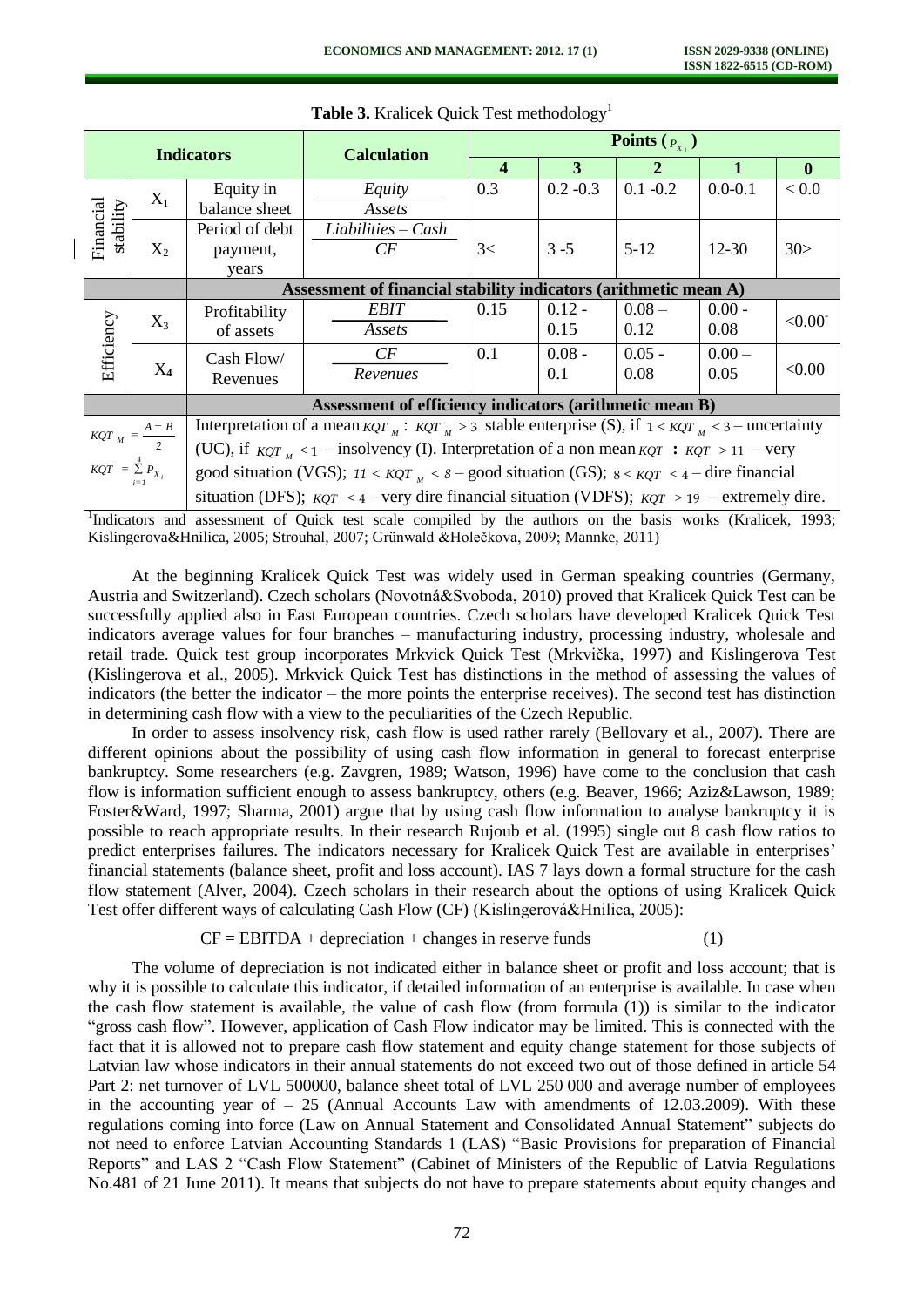cash flow. In further these standards can be used only as a description of good practice. During their work the authors faced the situation when not all enterprises make their cash flow statements available to the public, though balance sheet or profit and loss account are available on Lursoft portal. One of ways how to determine cash flow value from publically available financial statements is usage of Formula 2.

 $CF = EBITDA + Cash$  at the end of the period  $-Cash$  at the beginning of the period (2)

By using formula 2 it is possible to determine cash flow volume from the item "assets" of the balance. In Russian business practice, it is customary to use a seven-factor model of net cash flow sufficiency and its dependence on the system of financial indicators as an example of applying an indicator of cash flow to analyse financial stability of an enterprise. This model was developed by A. Grigoryan (2001). There are examples of comparative analysis of using Kralicek Quick Test (1990) and model Holda (2001) in 469 small and medium-sized enterprises in the conditions of Polish economy executed by Maciejczak (2008). The research results did not show substantial differences in assessing enterprises.

# **Case study of the usage of Kralicek Quick Test for assessing insolvency: Latvian experience**

The authors studied 48 enterprises, however, in each time period from 2007 to 2010 the number of enterprises changed under the influence of different reasons (new objects turned up, some went bust or there was no relevant information). An example of determining indicators, points received, resulting indicators (A, B and  $KQT_M$ ) and assessment of obtained results is given in Table 4.

|                                                | <b>Indicators</b> |                |                | <b>Points</b>  |                |                | <b>Assessment</b> |                    |                | <b>Classification</b> |                |                |                         |
|------------------------------------------------|-------------------|----------------|----------------|----------------|----------------|----------------|-------------------|--------------------|----------------|-----------------------|----------------|----------------|-------------------------|
|                                                | $\mathbf{X}_1$    | $\mathbf{X}_2$ | $\mathbf{X}_3$ | $\mathbf{X}_4$ | $P_1$          | $P_2$          | $P_{\rm 3}$       | $\boldsymbol{P}_4$ | $\mathbf{A}$   | B                     | $KQT_M$        | of the<br>test | the actual<br>situation |
| $\overline{2}$                                 | 0.63              | 2.25           | 0.04           | 0.12           | $\overline{4}$ | $\overline{4}$ | 1                 | $\overline{4}$     | $\overline{4}$ | 2.5                   | 3.25           | S              | $\mathbf{1}$            |
| $\overline{3}$                                 | 0.23              | 8.43           | 0.01           | 0.15           | 3              | $\overline{2}$ | 1                 | $\overline{4}$     | 2.5            | 2.5                   | 2.5            | <b>UC</b>      | $\mathbf{1}$            |
| $5\overline{)}$                                | $-6.76$           | 288.55         | $-0.90$        | 0.01           | $\Omega$       | $\overline{0}$ | $\mathbf{0}$      | $\mathbf{1}$       | $\overline{0}$ | 0.5                   | 0.25           | $\mathbf I$    | $\boldsymbol{0}$        |
| $\overline{7}$                                 | 0.69              | 5.86           | $-0.02$        | 0.02           | $\overline{4}$ | $\overline{2}$ | $\boldsymbol{0}$  | $\mathbf{1}$       | 3              | 0.5                   | 1.75           | <b>UC</b>      | $\mathbf{1}$            |
| $\cdots$                                       |                   |                |                |                |                |                |                   |                    |                |                       |                |                |                         |
| 16                                             | 0.69              | 1.56           | 0.04           | 0.08           | $\overline{4}$ | $\overline{4}$ | $\mathbf{1}$      | 3                  | $\overline{4}$ | $\overline{2}$        | $\overline{3}$ | ${\bf S}$      | $\mathbf{1}$            |
| 18                                             | 0.04              | 901.33         | $-0.03$        | 0,00           | $\mathbf{1}$   | $\mathbf{0}$   | $\overline{0}$    | $\mathbf{1}$       | 0.5            | 0.5                   | 0.5            | $\mathbf I$    | $\overline{0}$          |
| $\cdots$                                       |                   |                |                |                |                |                |                   |                    |                |                       |                |                |                         |
| 21                                             | $-3.30$           | 84.44          | $-1.86$        | 0,02           | $\overline{0}$ | $\overline{0}$ | $\overline{0}$    | $\mathbf{1}$       | $\overline{0}$ | 0.5                   | 0.25           | $\mathbf I$    | $\mathbf{1}$            |
| $\cdots$                                       |                   |                |                |                |                |                |                   |                    |                |                       |                |                |                         |
| 30                                             | 0.03              | 21.41          | $-0.14$        | 0.03           | $\mathbf{1}$   | $\mathbf{1}$   | $\mathbf{0}$      | $\mathbf{1}$       | $\mathbf{1}$   | 0.5                   | 0.75           | $\mathbf I$    | $\overline{0}$          |
| 31                                             | 0.23              | 16.11          | $-0.33$        | 0.04           | $\overline{3}$ | $\mathbf{1}$   | $\mathbf{0}$      | $\mathbf{1}$       | $\overline{2}$ | 0.5                   | 1.25           | <b>UC</b>      | $\mathbf{1}$            |
| 33                                             | $-0.11$           | $-565.6$       | $-0.05$        | $-0.02$        | $\overline{0}$ | $\mathbf{0}$   | $\boldsymbol{0}$  | $\overline{0}$     | $\mathbf{0}$   | $\mathbf{0}$          | $\mathbf{0}$   | $\mathbf I$    | $\boldsymbol{0}$        |
| 35                                             | $-0.25$           | 0.15           | 0.05           | 0.97           | $\overline{0}$ | $\overline{4}$ | $\mathbf{1}$      | $\overline{4}$     | $\overline{2}$ | 2.5                   | 2.25           | <b>UC</b>      | $\mathbf{1}$            |
| 36                                             | $-0.43$           | 9.69           | $-0.49$        | 0.04           | $\overline{0}$ | $\overline{2}$ | $\boldsymbol{0}$  | $\mathbf{1}$       | $\mathbf{1}$   | 0.5                   | 0.75           | $\mathbf I$    | $\boldsymbol{0}$        |
| $\cdots$                                       |                   |                |                |                |                |                |                   |                    |                |                       |                |                |                         |
| 42                                             | 0.05              | $-78.89$       | $-0.10$        | $-0.02$        | $\mathbf{1}$   | $\mathbf{0}$   | $\mathbf{0}$      | $\boldsymbol{0}$   | 0.5            | $\overline{0}$        | 0.25           | $\mathbf I$    | $\boldsymbol{0}$        |
| 43                                             | 0.20              | 1.04           | 0.19           | 0.12           | $\overline{3}$ | $\overline{4}$ | $\overline{4}$    | $\overline{4}$     | 3.5            | $\overline{4}$        | 3.75           | $\overline{S}$ | $\mathbf{1}$            |
| 44                                             | $-0.16$           | 7.92           | 0.12           | 0.04           | $\overline{0}$ | $\overline{2}$ | 3                 | $\mathbf{1}$       | $\mathbf{1}$   | $\overline{2}$        | 1.5            | <b>UC</b>      | $\mathbf{1}$            |
| 45                                             | $-1.58$           | $-113.6$       | $-1.23$        | $-0.01$        | $\overline{0}$ | $\mathbf{0}$   | $\overline{0}$    | $\overline{0}$     | $\overline{0}$ | $\overline{0}$        | $\overline{0}$ | $\mathbf I$    | $\mathbf{0}$            |
| 46                                             | $-0.04$           | $-3.71$        | $-0.01$        | $-0.13$        | $\overline{0}$ | $\overline{0}$ | $\overline{0}$    | $\overline{0}$     | $\overline{0}$ | $\overline{0}$        | $\overline{0}$ | $\mathbf I$    | $\mathbf{0}$            |
| 48                                             | 0.41              | $-0.17$        | 0.64           | 0.43           | $\overline{4}$ | $\theta$       | $\overline{4}$    | $\overline{4}$     | $\overline{2}$ | $\overline{4}$        | 3              | ${\bf S}$      | $\mathbf{1}$            |
| Correctly classified the number of enterprises |                   |                |                |                |                |                |                   |                    | 26             |                       |                |                |                         |

**Table 4**. Kralicek Quick test calculated for 2010 (by gross cash flow principle)

*Source:* Authors' own calculation

After summing up the results of determining  $KQT_M$  for the period from 2007 to 2010, (Figure 1) the authors note that the majority of analysed enterprises are located in uncertainty zone (from 1 to 3 points).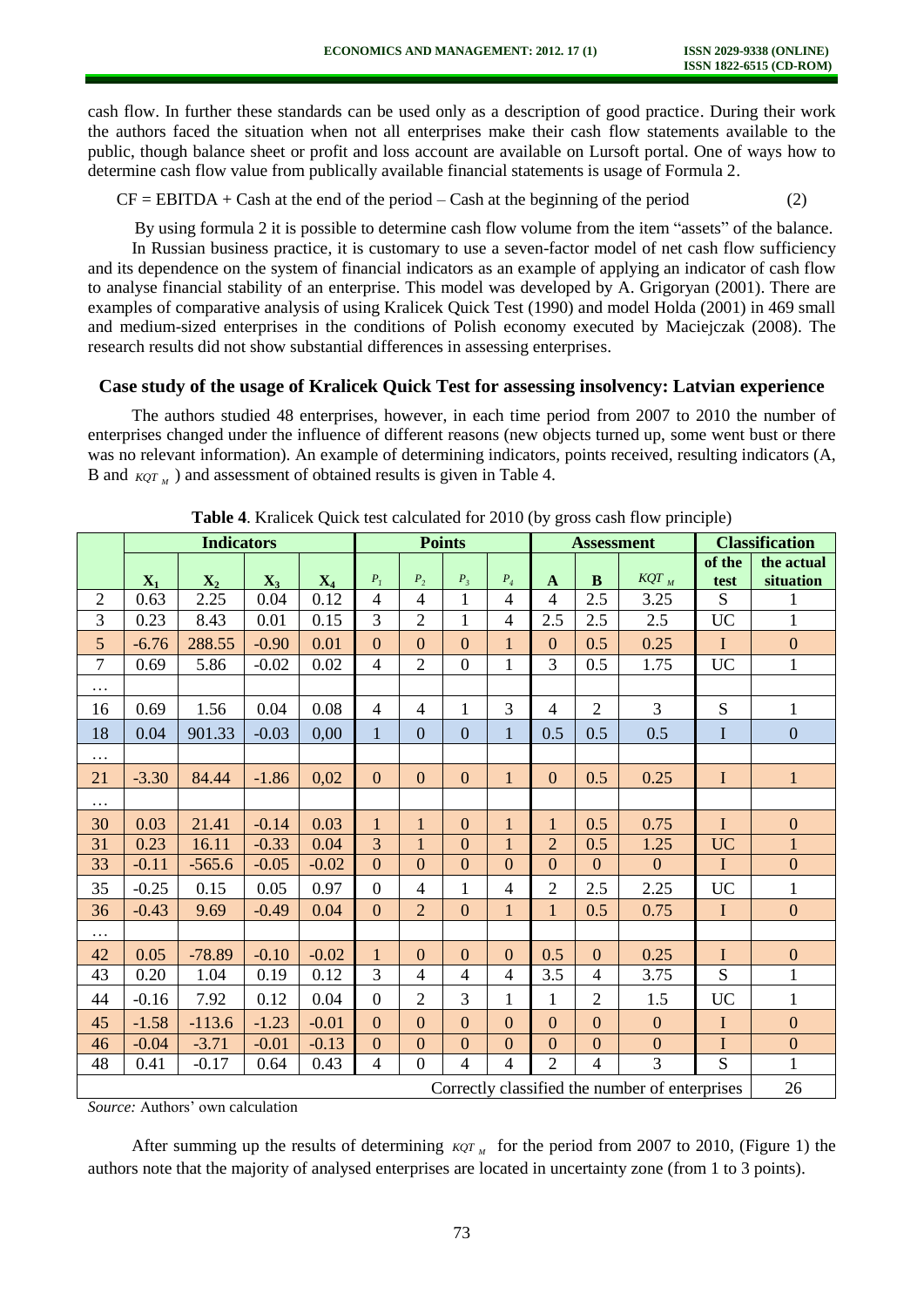

**Figure 1**. Distribution of enterprises according to the classes of financial state

Kralicek test used cash flow factor. According to the data collected all analysed enterprises submitted data about gross cash flow from cash flow statement although, this figure may differ from definitions of cash flow determination introduced by different authors. Thus, instead of one test we consider the options of Kralicek Quickle Test realization with above-mentioned gross cash flow.

In Kralicek Test 1 indicator Cash Flow is determined on the basis of the statement "Cash flow". In Kralicek Test 2 Cash Flow is determined on the basis of the data about balance. In this case Cash Flow is determined as a difference of cash at the beginning and the end of one year period and EBITDA. Table 4 gives a fragment of initial data of financial stability and efficiency assessment as well as final meaning of KQT for 2010. Correctly classified enterprise denomination is 1 and incorrect  $-0$  (Table 4). Those enterprises are considered to be correctly classified whose "poor" situation coincides with the actual bankruptcy year, as well as the enterprises that survived the relevant year and the model testified to it. In order to calculate the correctly and incorrectly classified enterprises we introduce 0 and I indicators (Table 4 and Table 6). By using this indicator and knowing the total number of enterprises including insolvent ones it is possible to calculate model efficiency and the level of mistakes (Table 5).

| <b>Actual group</b>   | <b>Predicted group membership</b> |                                            |                |    |  |  |  |  |  |
|-----------------------|-----------------------------------|--------------------------------------------|----------------|----|--|--|--|--|--|
| membership            |                                   | <b>Non-insolvency</b><br><b>Insolvency</b> |                |    |  |  |  |  |  |
| Insolvency            | п                                 |                                            | M1             |    |  |  |  |  |  |
| Non-insolvency        | M <sub>2</sub>                    |                                            |                | 24 |  |  |  |  |  |
| Classification matrix | Number Correct                    | Per cent correct                           | Per cent Error |    |  |  |  |  |  |
| Type I                |                                   |                                            | 33             |    |  |  |  |  |  |
| Type II               | 24                                |                                            | 23             |    |  |  |  |  |  |
| Total                 | 26                                |                                            | 24             |    |  |  |  |  |  |

**Table 5.** An example of assessment of the accuracy of Kralicek test (an example of 2010)

*Source:* the authors' calculations using the method of Altman (1968)

To assess model accuracy (Table 5) it is necessary to follow two criteria – the H's standard for correct classification (Hits) and the M's Standard for mis-classification (Misses). Type I mistake shows percentage when according to forecast an enterprise will remain stable but actually an enterprise goes bankrupt but mistake M2 appears when an enterprise is solvent but is forecasted us bankruptcy. For example according to Kralicek test for 2010 the total number of correctly classified enterprises is 34, incorrectly  $-9$ , then a mistake will be calculated as  $8/(26+8)*100\% = 24\%$  (see Table 5).

Obtained results (see Table 6) prove similarity of tests that can be clarified by existence of common structures with the exception of cash flow factors. In our case these differences extend to the range of nearest point groups, i.e. if an enterprise according to the results of one test is qualified as stable, according to the results of the second test it can be granted the status of the nearest group (uncertainty) rather than insolvency.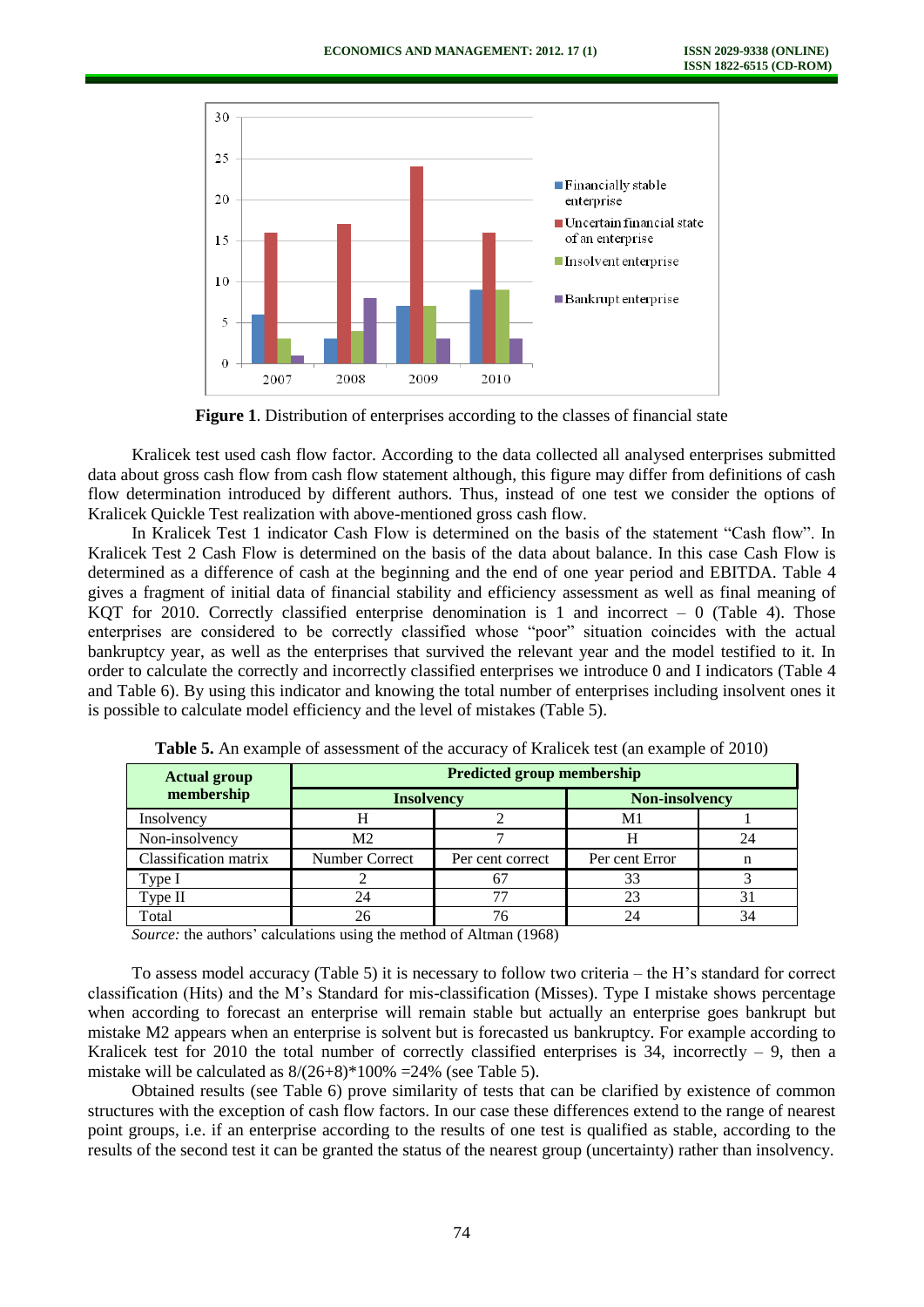|                  | $KQT$ <sub>M</sub> Test 1 |      |      |      | $KQT_{M}$ Test 2 |      |      |      |
|------------------|---------------------------|------|------|------|------------------|------|------|------|
| <b>Results</b>   | 2007                      | 2008 | 2009 | 2010 | 2007             | 2008 | 2009 | 2010 |
| Number correct   | 23                        | 20   | 31   | 26   | h                | 18   | h    |      |
| Number error     |                           |      |      |      | 2                | h    | 9    |      |
| Total            | 26                        | 24   | 38   | 34   | 8                | 24   | 15   | 34   |
| Per cent correct | 88                        | 83   | 82   | 76   | 71               | 75   | 60   | 62   |
| Per cent error   | 12                        |      | 18   | 24   | 29               | 25   | 40   |      |

**Table 6**. Calculation of accuracy by Kralicek tests

## **Conclusions**

By using Kralicek Quick Test, the authors of the research find it feasible to determine the influence of the two group factors such as financial stability (A) and efficiency (B) on resulting meaning of financial state assessment.  $(KQT_M)$ .

Cash flow is dynamic information about money inflow and outflow for a period of time. All the literature about the importance of cash flow information in preparing forecasts about insolvency indicates that the data collected are uncertain and inconsistent. In order not to omit key information for forecasting cash flow it is necessary to focus on its determination technique taking into account available data and dynamics. After comparing the accuracy of the two Kralicek methods, it can be concluded that Kralicek test 1 ( $KQT<sub>M</sub>Test1$ ) is more accurate than Kralicek test 2 ( $KQT<sub>M</sub>Test2$ ) by approximately 27% for 2009 and 18% for 2010.

When compared with other models, Kralicek Quick Test looks the most tolerant for here are used data about cash flow before tax deductions. In other models for assessing financial stability, cash flow indicator is not applied at all. Negative equity indicator is one of the signs which could testify to an enterprise's inability to meet its financial obligations which demonstrates potential threats of insolvency. The obtained results confirm similarity of the realization of both Kralicek Quick Tests which, of course, can be explained by the existence of common methodology to identify indicators, besides CF factors.

The authors find it necessary to carry out research on determining criteria meanings for each of their indicators used in model Kralicek Quick Test to take into account the specifics of the industry in Latvia.

#### **References**

- 1. Annual [Accounts Law \(with amendments](http://www.vvc.gov.lv/export/sites/default/docs/LRTA/Likumi/Annual_Accounts_Law.doc) to 12.03.2009). Latvian Republic. 19 October 2006.
- 2. Altman, E. (1968). Financial ratio, discriminant analysis and prediction of corporate bankruptcy. *Journal of Finance*, 23, pp. 589-609.
- 3. Alver, A. (2004). On some problems of preparation and analysis of Cash Flow Statements. *Economics and Management,* vol. 677, pp. 9-15.
- 4. Aziz, A.; Lawson, G.H. (1989) Cash Flow Reporting and Financial Distress Models: Testing of Hypothesis. *Financial Management,* 18(1), pp. 55-63.
- 5. Balcaen, S.; Ooghe, H. (2006). 35 years of studies on business failures: an overview of the classic statistical methodologies and their related problems. *The British Accounting Review*, Vol.38, No.1, pp.63-94.
- 6. Balcaen, S.; Ooghe, H. (2004). Alternative methodologies in studies on business failure: do they produce better results than the classical statistical methods? Vlerick Leuven Gent Management School, Working Papers, No. 16/
- 7. Belovary, J.; Giacomino, D.; Akers, M. (2007). A review of Bankruptcy Prediction Studies: 1930 to Present. Marquette. *Journal of financial Education*, 1-1-2007. pp. 1-47.
- 8. Beaver, W. (1967). Financial ratios as predictors of failure. *Journal of Accounting Research, Supplement*, Vol. 5, pp. 71-111.
- 9. Country Risk and Economic Research (2011). Coface Corporate. Electronic Resource (used on January, 18 2012): [http://www.coface.com/CofacePortal/HK/en\\_EN/pages/home/risks\\_home/business\\_climate/climate\\_file/](http://www.coface.com/CofacePortal/HK/en_EN/pages/home/risks_home/business_climate/climate_file/)
- 10. Country rating: Europe. EULET HERNES kreditversichering.(2011). Electronic Resource (used on January, 21 2012): http://www.eulerhermes-aktuell.de/en/country-ratings/europe.html.
- 11. Creditreform Latvija (2011) Pārdošanas nosacījumi un maksājumu kavējumi vietējos darījumos starp juridiskām personām. Aktuālie pētījumi un pārskati. Electronic Resource (used on January, 5 2012): http://www.creditreform. lv/files/12619\_Petijums%202011.pdf.